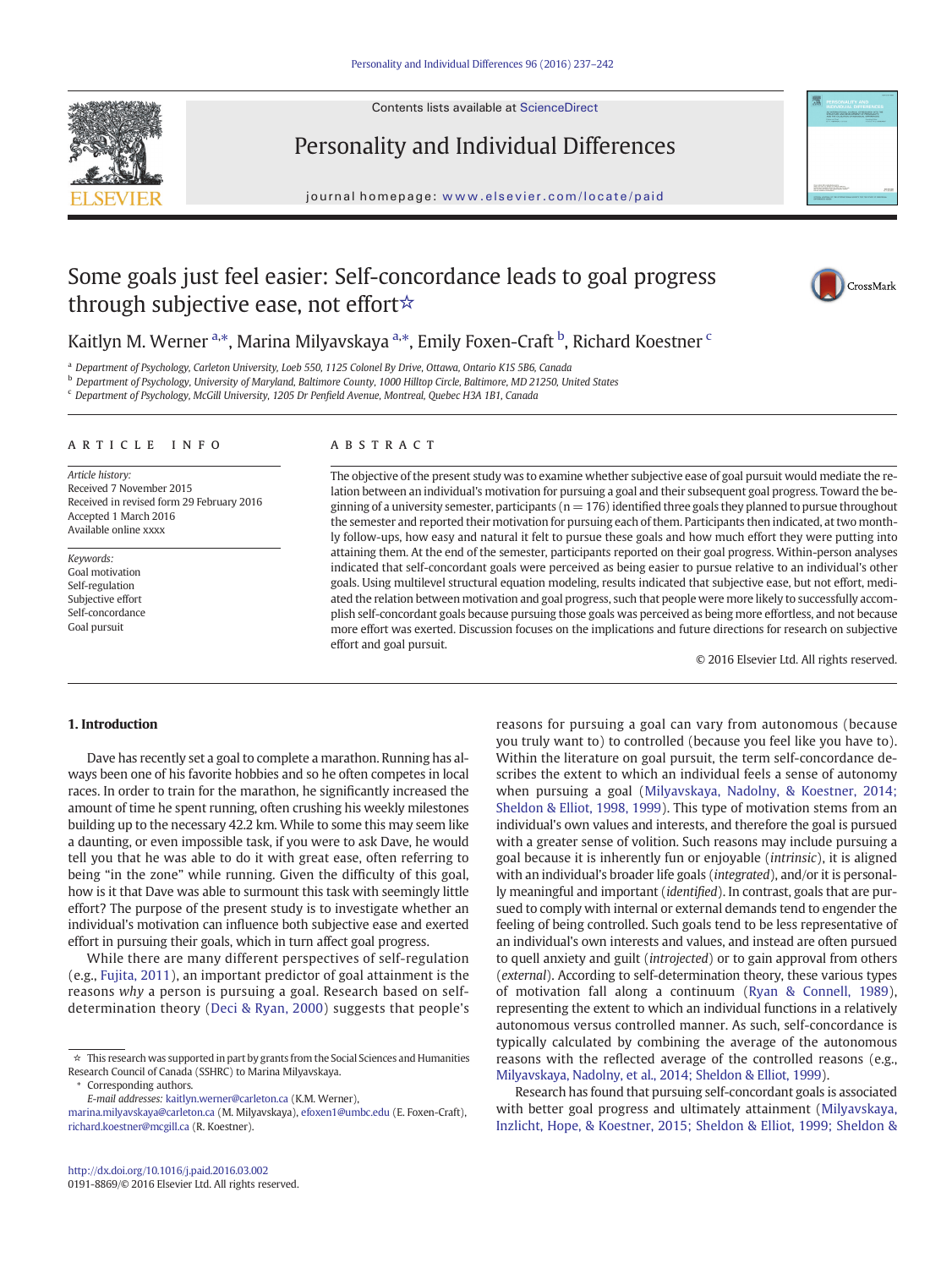[Houser-Marko, 2001\)](#page-4-0). However, the mechanism by which this occurs is currently subject to debate [\(Milyavskaya, Inzlicht, et al., 2015](#page-4-0)). The dominant explanation thus far comes from the self-concordance model, which suggests that pursuing self-concordant goals is associated with sustained effort, which in turn predicts goal attainment [\(Sheldon &](#page-5-0) [Elliot, 1999; Sheldon & Houser-Marko, 2001\)](#page-5-0). For example, [Vasalampi,](#page-5-0) [Nurmi, Jokisaari, and Salmela-Aro \(2012\)](#page-5-0) found that pursuing a selfconcordant educational goal was associated with the effort students invested into achieving that goal. This effort was associated with goal progress, which subsequently predicted successful transition into university. Along with the initial research on the self-concordance model [\(Sheldon & Elliot, 1999\)](#page-5-0), these findings suggest that the amount of conscious effort an individual puts into achieving their goal is an important aspect of self-concordant goal pursuit. However, recent research [\(Milyavskaya, Inzlicht, et al., 2015](#page-4-0)) has challenged this claim, suggesting automatic goal pursuit as a potential alternative mechanism explaining why self-concordant goals are more likely to be attained.

While the self-concordance model and other theories of selfregulation (e.g. [Baumeister, Vohs, & Tice, 2007, Hagger, Wood, Stiff, &](#page-4-0) [Chatzisarantis, 2010\)](#page-4-0) have emphasized the importance of effort, recent research suggests that effective self-regulation is a function of more automatic processes (e.g., [Gillebaart & de Ridder, 2015](#page-4-0)). For example, it was found that people high in trait self-control are more likely to achieve their goals without being distracted because they are able to make decisions in a more automatic way ([Gillebaart & de Ridder,](#page-4-0) [2015](#page-4-0)) or rely on beneficial habits [\(Galla & Duckworth, 2015](#page-4-0)), consequently requiring less effort. It thus seems that successful goal pursuit may be a product of more effortless, rather than effortful, processes.

Initial evidence reconciling this proposition with the self-concordance model was provided by [Koestner, Otis, Powers, Pelletier, and Gagnon](#page-4-0) [\(2008\),](#page-4-0) who found that students who pursued self-concordant goals reported greater use of implementation intentions, subsequently making more goal progress. In other words, individuals who pursue selfconcordant goals do not have to consciously think about decisions related to their goals because responding is more automatic, therefore buffering against potential distractions (e.g. [Brandstätter, Lengfelder, & Gollwitzer,](#page-4-0) [2001, Gollwitzer, 1999](#page-4-0)). Furthermore, [Milyavskaya, Inzlicht and](#page-4-0) [colleagues \(2015\)](#page-4-0) found that self-concordant goals were associated with an implicit bias away from goal-disruptive temptations — for example, people who report eating healthy for autonomous reasons tended to have a more positive hedonic response to healthy food and a more negative response to unhealthy food. In a subsequent study, they also found that people who pursued self-concordant goals reported experiencing fewer obstacles, which in turn enabled them to make more progress on their goals without needing to exert more effort. In contrast, people who pursued discordant goals reported both experiencing more obstacles and exerting more effort, which ended up impeding actual goal progress, likely because all of the effort was used to overcome the obstacles. While these studies indicate that self-concordance is associated with the perception of fewer obstacles and temptations, so far the latter study has been the only one to empirically examine this mechanism in relation to actual goal progress. This leads us to our current study, whereby we sought to more directly examine whether self-concordant goals would in fact be experienced as more effortless, and whether this would lead to more progress made toward attaining such goals.

#### 2. Present study

The present study was designed to extend the work of [Milyavskaya,](#page-4-0) [Inzlicht, et. al. \(2015\)](#page-4-0) by examining the longitudinal impact of selfconcordance on goal progress as a function of subjective ease and actual effort. Specifically, participants were asked to identify three personal goals and their reasons for pursuing them. Then, over the course of the semester they were asked to report how easy it felt to pursue those goals, as well as how much effort they were actually exerting in order to attain them. At the end of the semester, participants then

reported on their goal progress. We hypothesized that goals that are more self-concordant would feel easier to pursue. We also expected this subjective ease of goal pursuit to mediate the relation between self-concordance and goal progress, such that goals that feel easier to pursue would be more likely to be accomplished. While we did expect people to make more progress on those goals where they exerted more effort, we did not expect self-concordance to lead people to use more effort, and as such did not expect effort to act as the mechanism responsible for the greater attainment of self-concordant goals.

# 3. Method

### 3.1. Participants and procedure

Participants were 193 undergraduate students who took part in a semester-long study of goal pursuit. At the start of the winter semester, participants completed a 1.5-hour laboratory component where they completed measures related to their goals and their personality. Three online follow-up questionnaires were sent out and completed at 4 week intervals (in February, March, and April), each taking approximately 20 min to complete. At each follow-up, participants were reminded of their goals and responded to questions related to goal pursuit. We used effort and ease of goal pursuit assessed in February and March, and goal progress assessed in April. One hundred and seventysix participants (120 females, 36 males, 20 did not report gender) ages 18–35 ( $M = 20.16$ , SD = 2.44) completed at least one of the three follow-ups.1

# 4. Measures

#### 4.1. Goal descriptions

Participants were asked to list three personal goals that they planned to pursue during the semester, using the following instructions (e.g., [Koestner et al., 2008\)](#page-4-0): "Personal goals are projects and concerns that people think about, plan for, carry out, and sometimes (though not always) complete or succeed at. They may be more or less difficult to implement; require only a few or a complex sequence of steps; represent different areas of a person's life; and be more or less time consuming, attractive, or urgent. Please think of three personal goals that you plan to carry out this semester." Examples of goals listed by participants include "get a 3.6GPA", "find employment", "improve my health", and "learn French."

#### 4.2. Goal self-concordance

After each goal, participants were asked to rate their motivation for pursuing that goal on a 7-point Likert scale from 1 (not at all for this reason) to 7 (completely for this reason) on four items that assessed external, introjected, identified and intrinsic reasons for goal pursuit [\(Sheldon & Elliot, 1999](#page-5-0)). As is commonly done with these items [\(Sheldon & Elliot, 1999](#page-5-0)), a combined score of relative autonomy was computed by averaging the intrinsic and identified scores with the reverse of the external and introjected scores.

 $^{\rm 1}$  Other research with this sample has examined the role of inspiration on goal progress [\(Milyavskaya, Ianakieva, Foxen-Craft, Colantuoni & Koestner, 2012\)](#page-4-0), the effects of psychological need satisfaction and well-being ([Milyavskaya, Philippe, & Koestner, 2013\)](#page-4-0), trait perfectionism and goal pursuit ([Powers, Milyavskaya, & Koestner, 2012](#page-4-0)), and support ([Koestner, Powers, Milyavskaya, Carbonneau, & Hope, 2015](#page-4-0)). None of the other studies have examined the effects of goal motivation on goal progress, and there is no overlap between the content and the hypotheses of the present study and the other studies that have used this sample.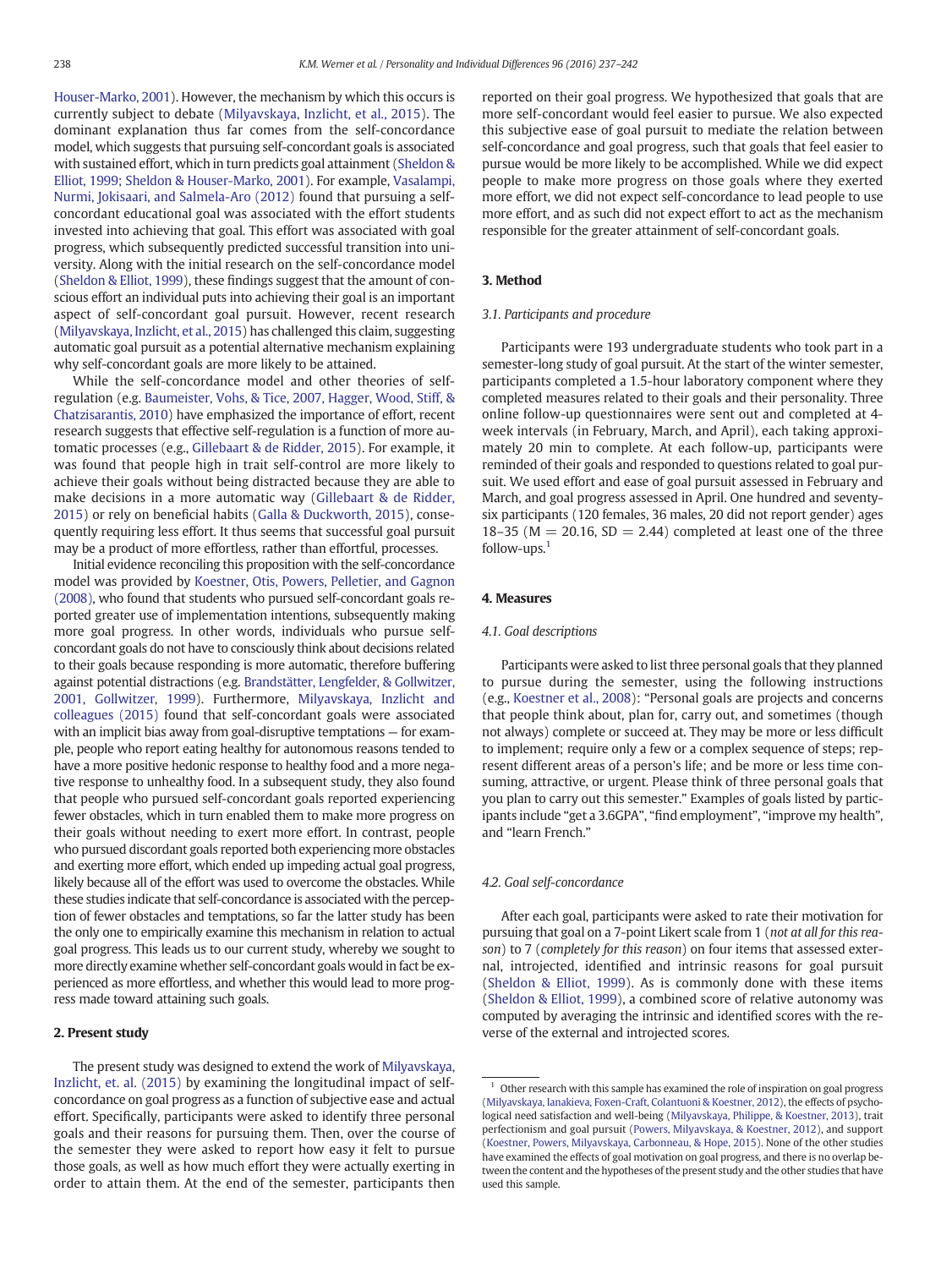# 4.3. Goal difficulty

The perceived difficulty of each goal was assessed at the same time as motivation using the following item for each goal: "How challenging do you think it will be to attain this goal?" This was rated on a scale of 1 (not at all) to 7 (extremely).

# 4.4. Ease of goal pursuit

The extent to which participants found it easy to engage in their goal pursuit was measured with two items for each goal at each of the two intermediate follow-ups. The items were "how laborious and taxing does it feel to engage in activities related to this goal?" (reverse coded), and "how easy and natural is it for you to work on this goal?" Both were rated on a scale of 1 (not at all) to 9 (very much).

## 4.5. Effort

Effort for each goal was assessed at each of the follow-ups using one item: "I have tried really hard to achieve this goal". This item was rated for each goal on a 1 (strongly disagree) to 7 (strongly agree) scale.

# 4.6. Goal progress

Goal progress was assessed at the final follow-up using three items for each goal (e.g. [Koestner, Lekes, Powers, & Chicoine, 2002, Koestner,](#page-4-0) [Powers, Carbonneau, Milyavskaya, & Chua, 2012\)](#page-4-0): "I have made a lot of progress toward this goal", "I feel like I am on track with my goal plan", and "I feel like I have achieved this goal." All ratings were made on a 7-point scale ranging from 1 (strongly disagree) to 7 (strongly agree). Reliability was excellent,  $\alpha$ 's ranging from .93 to .96 for the three goals.

# 4.7. Analytic strategy

Since each person named three goals, we conducted multilevel analyses with goals nested within-person. For the preliminary analyses, the MIXED procedure in SPSS version 22 with goals nested within participants was used. To test for mediation, MPlus software was used to conduct multilevel structural equation modeling (MSEM) analyses [\(Preacher, Zyphur, & Zhang, 2010\)](#page-5-0). In all analyses, a full information maximum likelihood (FIML) approach was used to deal with missing data [\(Enders & Bandalos, 2001\)](#page-4-0).

### 5. Results

#### 5.1. Preliminary analyses

Table 1 presents the means, variances, and intraclass correlations (ICCs) of all study variables. Results suggest that approximately 78% of the variance in motivation was within-person (between goals). Interestingly, the ICC for ease of goal pursuit was less than .01, meaning that over 99% of the variance in how easy goal pursuit was perceived to be was between-goals. This suggests that it is not the case that some people generally perceive goals to be more effortful compared to other people, but instead that working on some goals is perceived as

# Table 1

Descriptive statistics for all study variables.

|                       | Mean | SD.  | ICC  |
|-----------------------|------|------|------|
| Goal self-concordance | 4.96 | 1.16 | .22  |
| Ease of pursuit       | 4.79 | 1.65 | .005 |
| Effort                | 4.59 | 1.60 | .25  |
| Goal progress         | 4.67 | 1.74 | .15  |
| Goal difficulty       | 5.25 | 154  | 24   |

Note. Ease of pursuit was measured on a 9-point scale; all others on a 7-point scale.

# Table 2

Results from multilevel analyses.

|                                                                                                                                                                                 | Effortless goal<br>pursuit                       | Effort                               | Goal progress<br>(Model 2)                                                                              |
|---------------------------------------------------------------------------------------------------------------------------------------------------------------------------------|--------------------------------------------------|--------------------------------------|---------------------------------------------------------------------------------------------------------|
|                                                                                                                                                                                 | Estimate (SE)                                    | Estimate (SE)                        | Estimate (SE)                                                                                           |
| Goal difficulty<br>Mean goal self-concordance<br>Goal self-concordance<br><b>For Model 2 only</b><br>Mean ease of pursuit<br>Mean effort<br>Goal ease of pursuit<br>Goal effort | $-.35(.04)$ **<br>$.26(.08)$ **<br>$.56(.08)$ ** | $.09(.05)$ †<br>.01(.10)<br>.03(.08) | $-.16(.05)*$<br>.01(.09)<br>.04(.09)<br>$-.01(.09)$<br>$.67$ $(.07)$ **<br>$.15(.05)*$<br>$.66(.05)$ ** |
|                                                                                                                                                                                 |                                                  |                                      |                                                                                                         |

\*\*\*  $p < .001$ , \*\*p  $< .01$ , \*p  $< .05$ , † p  $< .10$ 

effortful while others appear effortless. Results also showed that approximately 85% of the variance in goal progress was between-goals (within-person).

#### 5.2. Primary analyses

We examined our primary hypotheses using multilevel analysis (MIXED command in SPSS), with self-concordance used to predict, in turn, ease of goal pursuit, effort, and goal progress. Self-concordance was person-centered, and included in the model along with the mean person-level value. This analytic strategy permits us to examine both between and within-person effects simultaneously, while precisely accounting for the source of the variance ([Nezlak, 2012](#page-4-0)). Random effects were tested and found to be non-significant in all analyses; we thus report results from the fixed-effects model. Participants' ratings of goal difficulty at Time 1 were also included in the model to control for goal difficulty.

We first tested whether self-concordance affected how easy goal pursuit was perceived to be. Results show both within and betweenperson effects for self-concordance (see Table 2). This shows that pursuing more self-concordant goals was generally associated with more 'effortless' goal pursuit, but that people also found it easier to pursue those goals that were pursued for more autonomous and less controlled reasons compared to their other goals. Next, we conducted the same analyses using reports of actual exerted effort as the dependent variable. Here, self-concordance was not a significant predictor of effort.<sup>2</sup> Finally, we ran a model that included self-concordance, ease of goal pursuit, and actual effort in predicting goal progress (Model 2 in Table 2). In this model, both ease of goal pursuit and actual effort were predictors of goal progress, such that people who generally exerted more effort on their goals made more progress, and that people make more progress on goals that they perceive as easier to pursue compared to their other goals.

# 5.3. Mediation

To test whether ease of goal pursuit mediated the relation between motivation and goal progress, we used MPlus software that allowed us to test multiple mediators simultaneously while accounting for the multilevel nature of our data ([Preacher, Zhang, & Zyphur, 2011](#page-4-0)). The model tested is illustrated in [Fig. 1,](#page-3-0) resulting in 4 indirect effects (see [Table 3](#page-3-0)).<sup>3</sup> The within-person indirect effects of motivation through subjective ease of goal pursuit were significant ( $b = .127$ ,  $SE = .037$ , 95% CI [.053; .204]). This suggests that people are more likely to successfully accomplish goals that are more self-concordant because pursuing

 $2$  Further analyses looking separately at autonomous and controlled components of self-concordance showed that both positively predicted effort, although only autonomous motivation was significant. This suggests that the strength or amount, rather than the type of motivation (i.e., autonomous vs. controlled) affects effort.

<sup>3</sup> Adding goal difficulty to the model did not change the mediation results.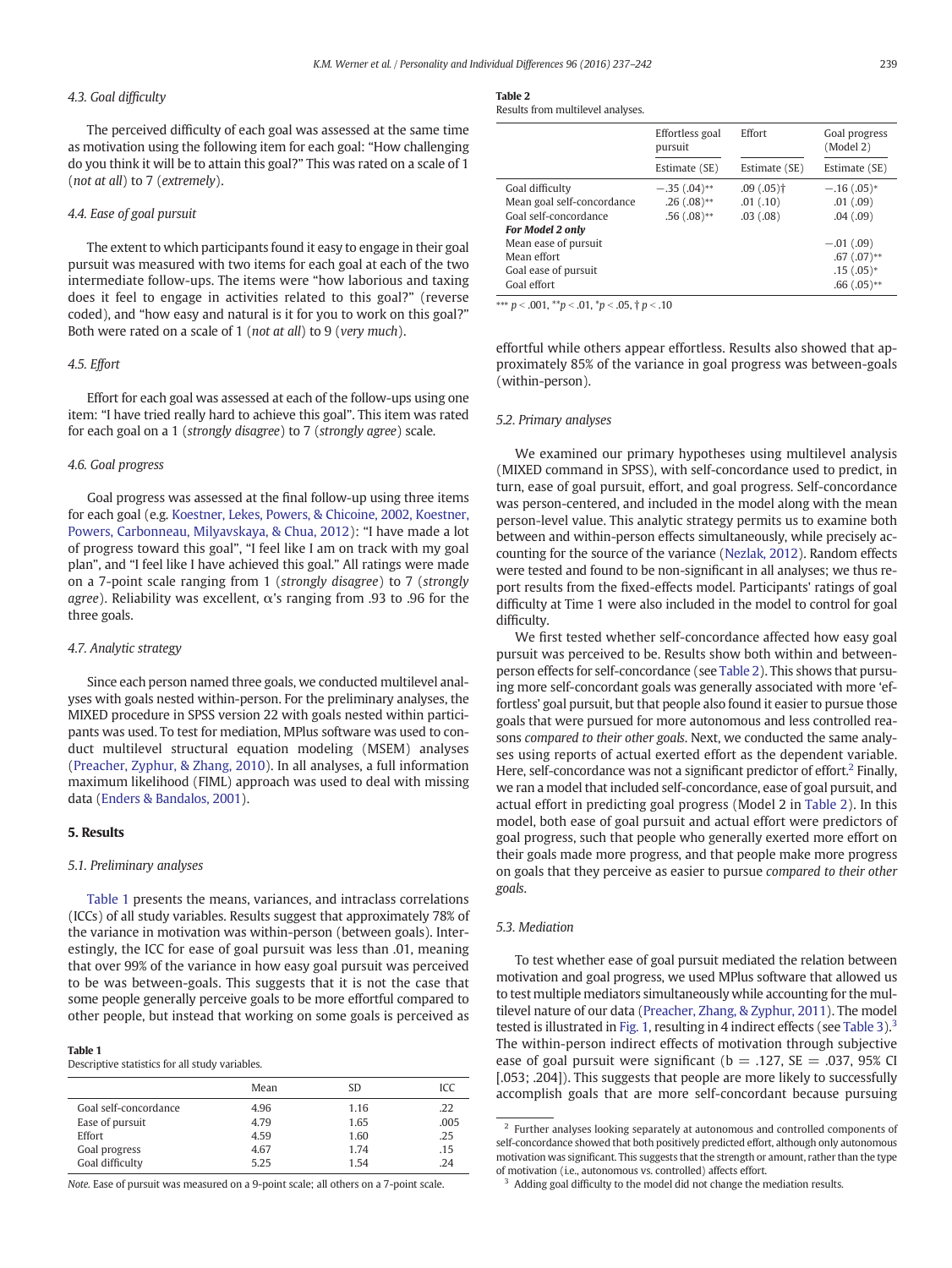<span id="page-3-0"></span>

Fig. 1. MSEM model of within and between-person effects on goal attainment, including coefficients with their 95% confidence intervals. All results are standardized using the MPlus SDTXY procedure. Values in bold are significantly different from zero at  $p < .05$ .

those goals feels easier, and not because they exert more actual effort on those goals.

# 6. Discussion

So how did Dave's motivation help him complete the marathon, despite it being a seemingly difficult task? The objective of the present study was to examine whether subjective ease of goal pursuit would mediate the relation between an individual's motivation for pursuing a goal and their subsequent goal progress. Our results indicated that subjective ease, but not effort, mediated this relation, such that people were more likely to successfully accomplish more self-concordant goals because pursuing those goals was perceived as being more effortless, and not because more effort was exerted. In other words, Dave was able to complete this goal because his love for running allowed him to

#### Table 3

Between and within-person indirect effects on goal progress.

| Indirect effects                                      | Estimate (SE)               | 95% CI                             |
|-------------------------------------------------------|-----------------------------|------------------------------------|
| Within<br>Ease of pursuit<br>Effort<br><b>Between</b> | .127(.038)<br>$-.008(.051)$ | [.053; .202]<br>$[-.109; .092]$    |
| Ease of pursuit<br>Effort                             | .228(.320)<br>.052(.167)    | $[-.399; .855]$<br>$[-.274; .379]$ |

Note. Values in bold are significantly different from zero at  $p < .05$ .

feel like his training was natural and enjoyable, rather than effortful, thus making the goal easier to accomplish.

Using multilevel analyses, we were able to examine both the between and within-person effects on goal progress, thus allowing us to rule out the potential effects of individual differences. Consistent with previous research ([Milyavskaya, Inzlicht, et al., 2015; Milyavskaya,](#page-4-0) [Nadolny, et al., 2014; Milyavskaya, Nadolny, et al., 2015\)](#page-4-0), our withinperson analyses revealed 78% variability in motivation and 85% in goal progress. This suggests that people generally tend to pursue different goals for very different reasons, and that the extent to which they are successful varies widely from goal to goal. Additionally, our analysis also showed that 99% of variability in subjective ease was between goals, and that goal motivation was significantly related to subjective ease at only the within-person level. However, there was no relation between motivation and actual effort at either the between or withinperson levels, suggesting that people did not exert more effort when pursuing generally more self-concordant goals compared to other people, nor did an individual exert more effort in pursuing a self-concordant goal in relation to their other goals. These findings hold true after controlling for goal difficulty, indicating that self-concordant goals feel easier to pursue, regardless of whether they are actually difficult or not.

The findings from the current study support the idea that there is potential for people to engage in successful, effortless self-regulatory strategies that extend beyond impulse inhibition ([Adriaanse, Kroese,](#page-4-0) [Gillebaart, & De Ridder, 2014; De Ridder, Lensvelt-Mulders,](#page-4-0) [Finkenauer, Stok, & Baumeister, 2012; Fujita, 2011; Gillebaart & De](#page-4-0) [Ridder, 2015; Milyavskaya, Inzlicht, et al., 2015](#page-4-0)). This suggests that people who pursue goals because they want to are able to make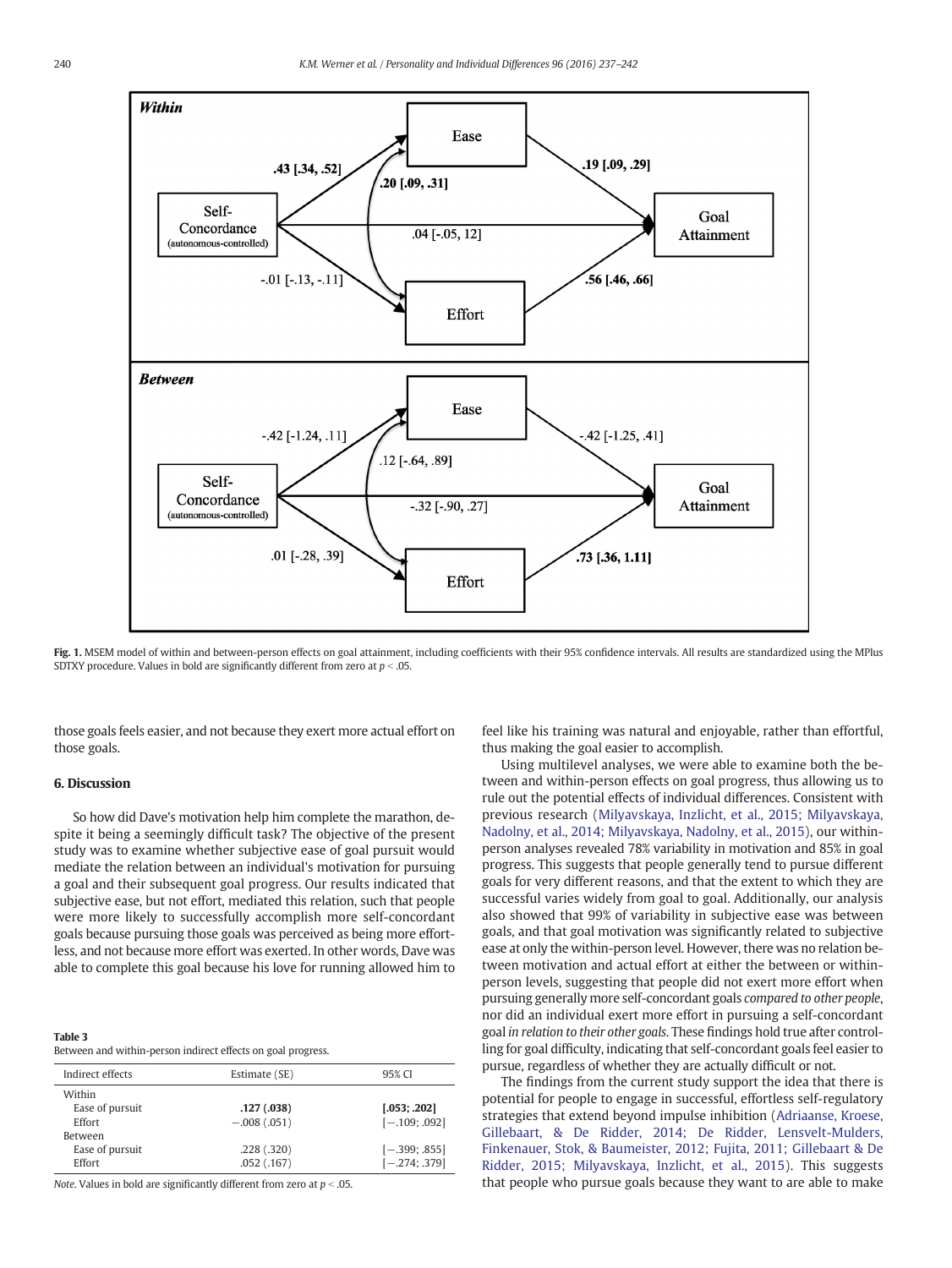<span id="page-4-0"></span>more efficient decisions without compromising progress toward their goals, likely because they use more unconscious strategies (e.g., implementation intentions, habits) that help buffer against potential obstacles or distractions that may arise when pursuing a goal (Koestner et al., 2008). Extending this idea, Milyavskaya, Inzlicht, and colleagues (2015)have shown that pursuing selfconcordant goals was associated with experiencing fewer obstacles, which in turn predicted goal progress over time. The present study further compliments these findings by emphasizing the role of subjective ease. Not only do people encounter fewer temptations and obstacles that stand in their way of self-concordant goals, but they also feel like these goals are easier to pursue.

Our findings also revealed that subjective ease was positively related to effort, suggesting that exerting effort to pursue a goal can feel more "natural." At first glance our findings may contradict previous research indicating that difficult goals lead to better performance (Locke & Latham, 2002); however, we suggest that even though a goal may be objectively difficult, an individual's motivation can alter their subjective perception of how easy it really is (e.g., it is easier to pursue a goal that is fun rather than because you should). This idea is related to flow, which is characterized by a person performing an activity with a sense of full immersion, the loss of conscious awareness, and experiencing the activity or goal as intrinsically rewarding (Engeser & Rheinberg, 2008; Nakamura & Csikszentmihalyi, 2002). Research suggests that when intrinsic incentives that come from pursuing an activity are congruent with an individual's motivation, a flow state is more likely to occur [\(Schattke, Brandstätter, Taylor, & Kehr, 2014](#page-5-0)). Therefore, because Dave enjoyed running he was able to receive the associated intrinsic rewards of running the marathon (e.g., personal satisfaction), which facilitated the feeling of being "in the zone," subsequently making this goal easier to attain.

The present study may also have some important implications for self-determination theory (Deci & Ryan, 2000) and the selfconcordance model of goal pursuit [\(Sheldon & Elliot, 1999\)](#page-5-0). Previous research on self-concordance has shown that the dominant mechanism for successful goal pursuit is centered on sustained effort [\(Sheldon &](#page-5-0) [Elliot, 1999](#page-5-0)). While this perspective is very much in-line with classic research suggesting that effortful self-regulation leads to greater success, our findings do not support these claims. Although both subjective ease and effort were significantly related to greater goal progress, selfconcordance was not associated with increased effort. One potential explanation for this discrepancy is that in some studies, effort and goal progress were assessed at the same time points (e.g., [Sheldon & Elliot,](#page-5-0) [1999](#page-5-0)), making it possible that participants used progress as a heuristic for the amount of effort that they exerted, subsequently producing an error in judgment (e.g. Cho & Schwarz, 2008, Kruger, Wirtz, Van Boven, & Altermatt, 2004). For example, if a person sees that they made a lot of progress on their goal, this may bias their perception so that they believe they put in more effort than they actually did (i.e., if I made progress, I must have tried hard). In order to understand effort as a mechanism, future research is necessary in order to unpack the concept of effort itself. Specifically, future research could examine the effects of motivation on objective measures of effort (e.g., heart rate, pupil dilation). Similarly, it would be beneficial for future research to include objective measures of goal progress. Given that we took an idiographic approach to goals, we were limited to using self-report measures of goal progress, which, like effort, can be influenced by heuristics (Kruger et al., 2004) and participant recall bias (Hassan, 2005).

In sum, this study is the first to examine subjective ease as an alternative mechanism for the effectiveness of self-concordant goals. By demonstrating that self-concordant goals are perceived as being easier to pursue, this research supports past studies suggesting that automatizing goal pursuit can lead to greater progress. This research thus enhances our understanding of how unconscious selfregulatory processes can facilitate successful goal progress.

#### References

- Adriaanse, M. A., Kroese, F. M., Gillebaart, M., & De Ridder, D. T. D. (2014). Effortless inhibition: Habit mediates the relation between self-control and unhealthy snack consumption. Frontiers in Psychology, 5. http://dx.doi.org[/10.3389/fpsyg.2014.00444](http://dx.doi.org/10.3389/fpsyg.2014.00444).
- Baumeister, R. F., Vohs, K. D., & Tice, D. M. (2007). [The strength model of self-control.](http://refhub.elsevier.com/S0191-8869(16)30147-7/rf0010) [Current Directions in Psychological Science](http://refhub.elsevier.com/S0191-8869(16)30147-7/rf0010), 16, 351–355.
- Brandstätter, V., Lengfelder, A., & Gollwitzer, P. M. (2001). [Implementation intentions and](http://refhub.elsevier.com/S0191-8869(16)30147-7/rf0015) efficient action initiation. [Journal of Personality and Social Psychology](http://refhub.elsevier.com/S0191-8869(16)30147-7/rf0015), 81, 946.
- Cho, H., & Schwarz, N. (2008). Of great art and untalented artists: Effort information and the flexible construction of judgmental heuristics. Journal of Consumer Psychology, 18, 205–211. http://dx.doi.org[/10.1016/j.jcps.2008.04.009.](http://dx.doi.org/10.1016/j.jcps.2008.04.009)
- De Ridder, D. T. D., Lensvelt-Mulders, G., Finkenauer, C., Stok, F. M., & Baumeister, R. F. (2012). [Taking stock of self-control: A meta-analysis of how trait self-control relates](http://refhub.elsevier.com/S0191-8869(16)30147-7/rf9000) to a wide range of behaviours. [Personality and Social Psychology Review](http://refhub.elsevier.com/S0191-8869(16)30147-7/rf9000), 16, 76–99.
- Deci, E. L., & Ryan, R. M. (2000). The "what" and "why" [of goal pursuits: Human needs and](http://refhub.elsevier.com/S0191-8869(16)30147-7/rf9005) [the self-determination of behavior.](http://refhub.elsevier.com/S0191-8869(16)30147-7/rf9005) Psychological Inquiry, 11, 227–268.
- Enders, C., & Bandalos, D. (2001). The relative performance of full information maximum likelihood estimation for missing data in structural equation models. Structural Equation Modeling: A Multidisciplinary Journal, 8, 430–457. http://dx.doi.org/[10.](http://dx.doi.org/10.1207/S15328007SEM0803_5) [1207/S15328007SEM0803\\_5.](http://dx.doi.org/10.1207/S15328007SEM0803_5)
- Engeser, S., & Rheinberg, F. (2008). Flow, performance and moderators of challenge–skill balance. Motivation and Emotion, 32, 158–172. http://dx.doi.org/[10.1007/s11031-](http://dx.doi.org/10.1007/s11031-008-9102-4) [008-9102-4.](http://dx.doi.org/10.1007/s11031-008-9102-4)
- Fujita, K. (2011). [On conceptualizing self-control as more than the effortful inhibition of](http://refhub.elsevier.com/S0191-8869(16)30147-7/rf0035) impulses. [Personality and Social Psychology Review](http://refhub.elsevier.com/S0191-8869(16)30147-7/rf0035), 15, 352–366.
- Galla, B. M., & Duckworth, A. L. (2015). More than resisting temptation: Beneficial habits mediate the relationship between self-control and positive life outcomes. Journal of Personality and Social Psychology, 109, 508–525. http://dx.doi.org/[10.](http://dx.doi.org/10.1037/pspp0000026) [1037/pspp0000026.](http://dx.doi.org/10.1037/pspp0000026)
- Gillebaart, M., & de Ridder, D. T. D. (2015). Effortless self-control: A novel perspective on response conflict strategies in trait self-control. Social and Personality Psychology Compass, 9, 88–99. http://dx.doi.org[/10.1111/spc3.12160](http://dx.doi.org/10.1111/spc3.12160).
- Gollwitzer, P. M. (1999). [Implementation intentions: Strong effects of simple plans.](http://refhub.elsevier.com/S0191-8869(16)30147-7/rf0050) [American Psychologist](http://refhub.elsevier.com/S0191-8869(16)30147-7/rf0050), 54, 493.
- Hagger, M. S., Wood, C., Stiff, C., & Chatzisarantis, N. L. D. (2010). Ego depletion and the strength model of self-control: A meta-analysis. Psychological Bulletin, 136, 495–525. http://dx.doi.org[/10.1037/a0019486](http://dx.doi.org/10.1037/a0019486).
- Hassan, E. (2005). [Recall bias can be a threat to retrospective and prospective research de](http://refhub.elsevier.com/S0191-8869(16)30147-7/rf0060)signs. [The Internet Journal of Epidemiology](http://refhub.elsevier.com/S0191-8869(16)30147-7/rf0060), 3.
- Koestner, R., Lekes, N., Powers, T. A., & Chicoine, E. (2002). Attaining personal goals: Self-concordance plus implementation intentions equals success. Journal of Personality and Social Psychology, 83, 231–244. http://dx.doi.org[/10.1037//](http://dx.doi.org/10.1037//0022-3514.83.1.231) [0022-3514.83.1.231](http://dx.doi.org/10.1037//0022-3514.83.1.231).
- Koestner, R., Otis, N., Powers, T. A., Pelletier, L., & Gagnon, H. (2008). Autonomous motivation, controlled motivation, and goal progress. Journal of Personality, 76, 1201–1230. http://dx.doi.org[/10.1111/j.1467-6494.2008.00519.x.](http://dx.doi.org/10.1111/j.1467-6494.2008.00519.x)
- Koestner, R., Powers, T. A., Carbonneau, N., Milyavskaya, M., & Chua, S. N. (2012). [Distinguishing autonomous and directive forms of goal support their effects on goal](http://refhub.elsevier.com/S0191-8869(16)30147-7/rf0075) [progress, relationship quality, and subjective well-being.](http://refhub.elsevier.com/S0191-8869(16)30147-7/rf0075) Personality and Social [Psychology Bulletin](http://refhub.elsevier.com/S0191-8869(16)30147-7/rf0075), 38, 1609–1620.
- Koestner, R., Powers, T. A., Milyavskaya, M., Carbonneau, N., & Hope, N. (2015). [Goal inter](http://refhub.elsevier.com/S0191-8869(16)30147-7/rf0080)[nalization and persistence as a function of autonomous and directive forms of goal](http://refhub.elsevier.com/S0191-8869(16)30147-7/rf0080) support. [Journal of Personality](http://refhub.elsevier.com/S0191-8869(16)30147-7/rf0080), 83, 179–190.
- Kruger, J., Wirtz, D., Van Boven, L., & Altermatt, T. W. (2004). The effort heuristic. Journal of Experimental Social Psychology, 40, 91–98. http://dx.doi.org[/10.1016/S0022-](http://dx.doi.org/10.1016/S0022-1031(03)00065-9) [1031\(03\)00065-9](http://dx.doi.org/10.1016/S0022-1031(03)00065-9).
- Locke, E. A., & Latham, G. P. (2002). [Building a practically useful theory of goal setting and](http://refhub.elsevier.com/S0191-8869(16)30147-7/rf0090) [task motivation: A 35-year odyssey.](http://refhub.elsevier.com/S0191-8869(16)30147-7/rf0090) American Psychologist, 57, 705–717.
- Milyavskaya, M., Ianakieva, I., Foxen-Craft, E., Colantuoni, A., & Koestner, R. (2012). [In](http://refhub.elsevier.com/S0191-8869(16)30147-7/rf0100)[spired to get there: The effects of trait and goal inspiration on goal progress.](http://refhub.elsevier.com/S0191-8869(16)30147-7/rf0100) [Personality and Individual Differences](http://refhub.elsevier.com/S0191-8869(16)30147-7/rf0100), 52, 56–60.
- Milyavskaya, M., Inzlicht, M., Hope, N., & Koestner, R. (2015a). Saying "no" to temptation: Want-to motivation improves self-regulation by reducing temptation rather than by increasing self-control. Journal of Personality and Social Psychology, Advance online publication. http://dx.doi.org/[10.1037/pspp0000045](http://dx.doi.org/10.1037/pspp0000045).
- Milyavskaya, M., Nadolny, D., & Koestner, R. (2014b). Where do self-concordant goals come from? The role of domain-specific psychological need satisfaction. Personality and Social Psychology Bulletin, 40, 700–711. http://dx.doi.org[/10.1177/0146167214524445.](http://dx.doi.org/10.1177/0146167214524445)
- Milyavskaya, M., Nadolny, D., & Koestner, R. (2015b). Why do people set more selfconcordant goals in need satisfying domains? Testing authenticity as a mediator. Personality and Individual Differences, 77, 131–136. http://dx.doi.org[/10.1016/j.paid.](http://dx.doi.org/10.1016/j.paid.2014.12.028) [2014.12.028](http://dx.doi.org/10.1016/j.paid.2014.12.028).
- Milyavskaya, M., Philippe, F., & Koestner, R. (2013). [Psychological need satisfaction across](http://refhub.elsevier.com/S0191-8869(16)30147-7/rf0120) [levels of experience: The contribution of speci](http://refhub.elsevier.com/S0191-8869(16)30147-7/rf0120)fic-level need satisfaction to general well-being. [Journal of Research in Personality](http://refhub.elsevier.com/S0191-8869(16)30147-7/rf0120), 47, 41–51.
- Nakamura, J., & Csikszentmihalyi, M. (2002). The concept of fl[ow. In C. R. Snyder, & S. J.](http://refhub.elsevier.com/S0191-8869(16)30147-7/rf0125) Lopez (Eds.), [Handbook of positive psychology](http://refhub.elsevier.com/S0191-8869(16)30147-7/rf0125) (pp. 89–105). Oxford University Press.
- Nezlak, J. B. (2012). [Multilevel modeling analyses of diary-style data. In M. R. Mehl, & T. S.](http://refhub.elsevier.com/S0191-8869(16)30147-7/rf0130) Conner (Eds.), [Handbook of research methods for studying daily life](http://refhub.elsevier.com/S0191-8869(16)30147-7/rf0130) (pp. 357–383). [New York, NY: Guilford Press.](http://refhub.elsevier.com/S0191-8869(16)30147-7/rf0130)
- Powers, T. A., Milyavskaya, M., & Koestner, R. (2012). Mediating the effects of selfcriticism and self-oriented perfectionism on goal pursuit. Personality and Individual Differences, 52, 765–770. http://dx.doi.org[/10.1016/j.paid.2011.12.031.](http://dx.doi.org/10.1016/j.paid.2011.12.031)
- Preacher, K. J., Zhang, Z., & Zyphur, M. J. (2011). Alternative methods for assessing mediation in multilevel data: The advantages of multilevel SEM. Structural Equation